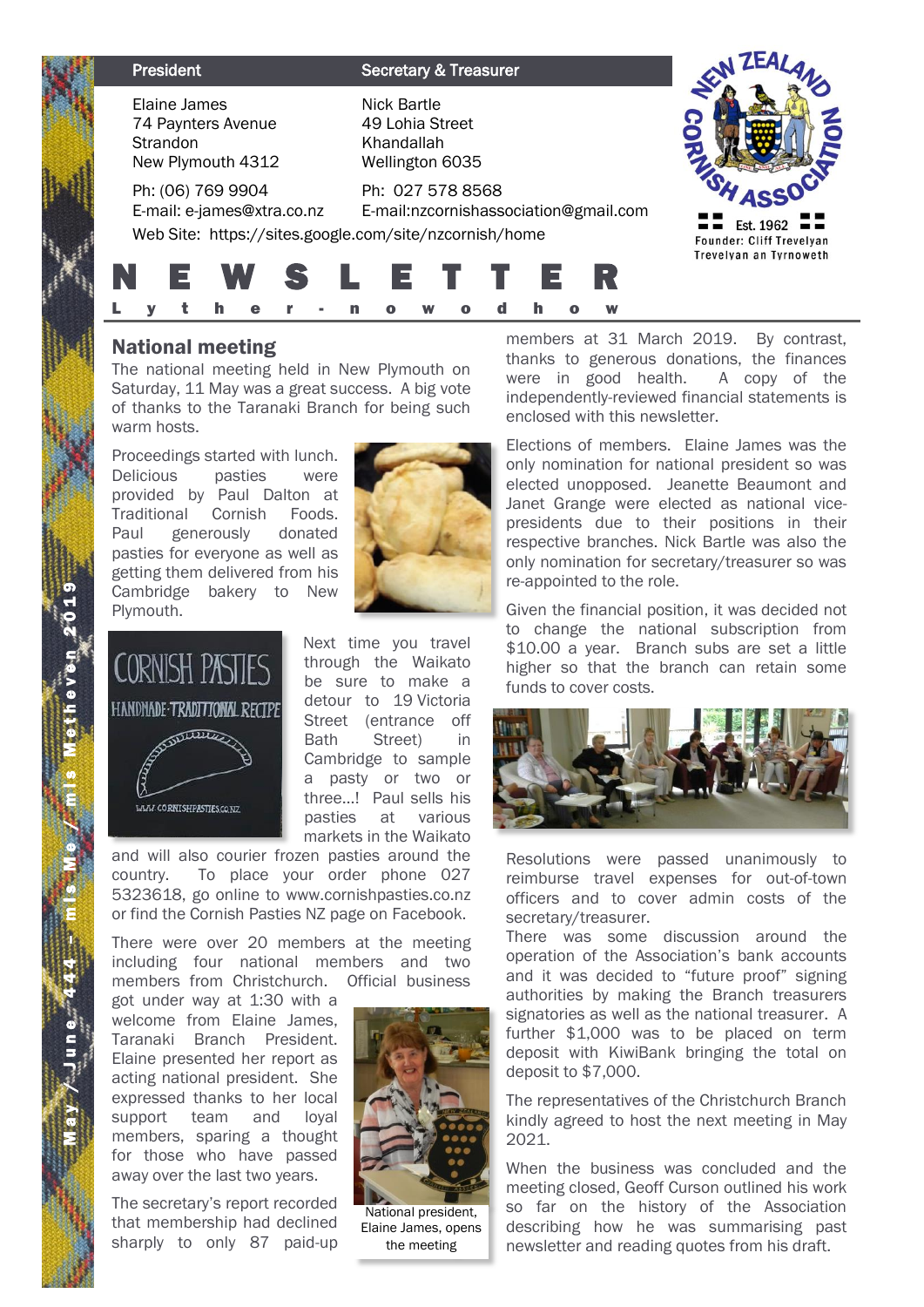Then the Phoenix Morris Dancers entertained with traditional dances tunes and songs inside, outside and all around the houses of the Telford Retirement Village. The residents seemed enchanted by their energy and enthusiasm. One of the



dances was called the Tinner's Rabbit and depicted the hunting and capture of a rabbit. It was inspired by the three hares symbol common



in the West Country of the UK. Each hare appears to have 2 ears but there are actually only 3 ears shared between the animals. The dance is performed by three dancers using sticks to represent the connection between the hares. The Tinner's

Rabbit sounds as if it could be Cornish. Unfortunately, as far as anyone can tell it originated in south Devon.

The afternoon (and what a great afternoon it was!) ended with the obligatory afternoon cuppa and raffle.

### All change!

Those with an eye for detail may already have spotted that my address and phone number in the masthead have changed. I am shifting home to Khandallah in July. If you wish to write to me please use the new address. I have not organised a new telephone connection yet so if you wish to speak to me please call or text me on my mobile.

The move is prompting a change in internet provider so there is a new e-mail address too.

Google is replacing the free website service that the Association has been using. It may mean that there is a new website address in the near future. Developments may require some additional training that could take time to organise. Stay tuned for developments.

# Subscription time

2 N

The new subscription year began on 1 April so the subs for 2019/2020 are now due. As agreed at the national meeting, the rate of national subscription is \$10.00 per annum.

National members: please complete the enclosed renewal form (which confirms your contact details) and post it back or send me an e-mail with the same information. The new e-mail address is nzcornishassociation@gmail.com

There are two ways to pay your sub:

- **EXEC** Post me cash or a cheque with your renewal form or
- **EXEC** Deposit the money direct into our bank account at a Kiwibank Branch or by online banking. The account number is 38-9003-0932058-02 and be sure to put your name in the bank reference fields so I know who has paid.

Branch members: please see your local treasurer. When you pay your branch sub they will forward part of it to me.

#### Party time

May is a month of celebrations and events across Cornwall.

The first on the calendar is Padstow 'Obby 'Oss held on 1st May. Two 'Osses parade around the town throughout the day accompanied by dancers, drums, accordions and teasers



wearing either red or blue

ribbons. The red denotes the Old 'oss and the blue for the Blue Ribbon 'oss.

The teasers are meant to excite each 'oss into a frenzy of crazy gyrations. The legend goes that any young woman caught under the 'skirt' of one of the bizarre costumes will become pregnant within a year. This year, one lady suffered a neck injury allegedly from the Blue Ribbon 'oss and was air-lifted to hospital.

The Padstow revelry is a bawdy affair driven by beer and fertility rights. In contrast at Helston a week or so later, the citizens dress in their ball gowns, tops hats, white ties and tails to dance through the streets of the town. It is much more polite and refined but also believed to stem from a celebration of Spring and the

coming Summer. Both events draw crowds from all around.

Helston Flora Day is charac-



terised by four dances led by a brass band starting with the morning dance at 7 a.m. The children's dance is held later in the morning,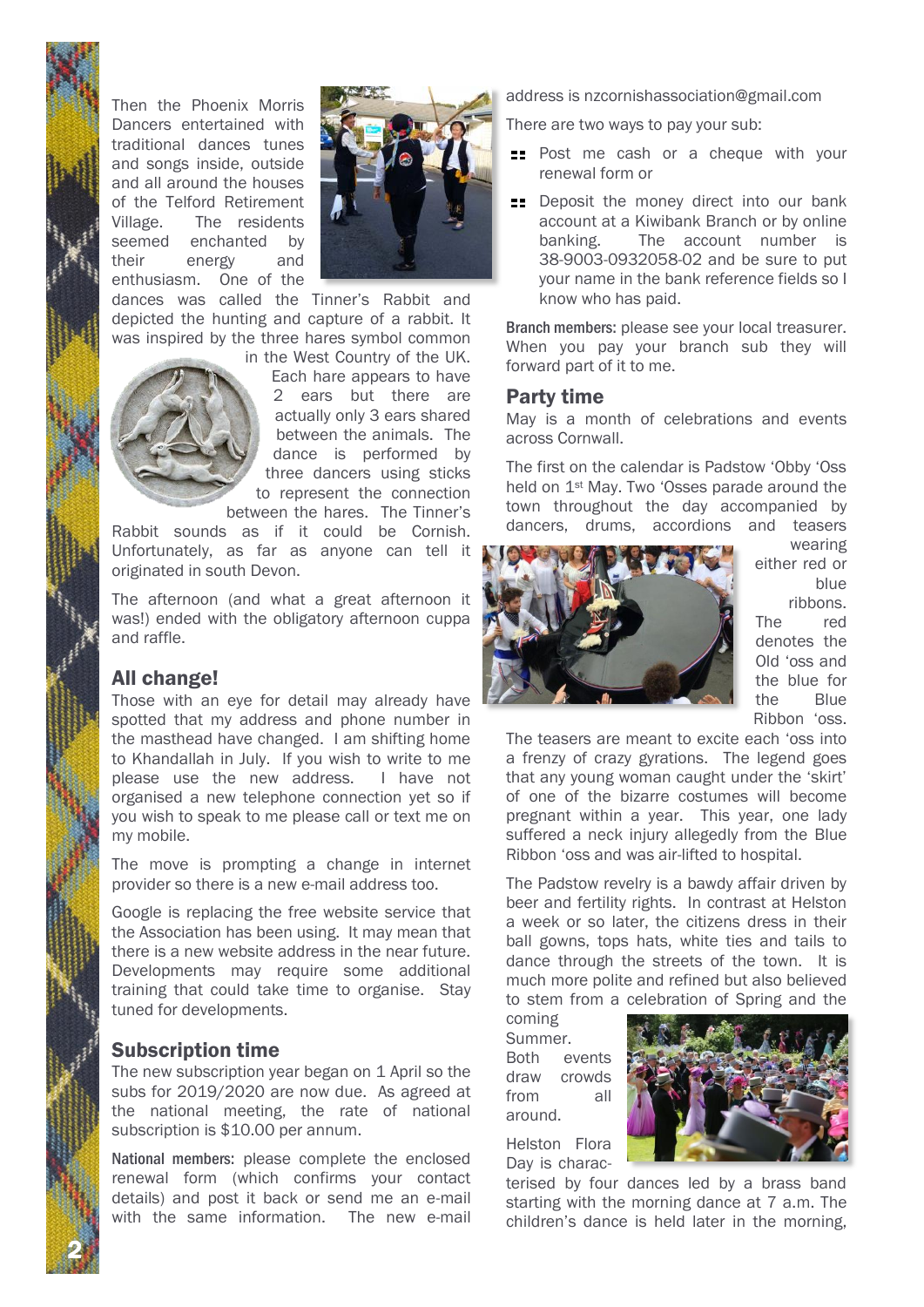the main dance at midday and an evening dance at 5 p.m. The Hal-an-Tow is also performed around the town between-times and is a type of mystery play involving characters based on Robin Hood, St George and St Michael.

#### International competitions

2019 was also a year in which the Cornwall International Male Choral Festival was held. Male voice choirs are part of Cornish tradition – picture gangs of miners going underground. The festival started in 2003 and has been held every two years since growing in stature and reputation.



#### **CORNWALL INTERNATIONAL MALE CHORAL** *festival* 2nd - 6th May 2019

60 choirs took part with over 3,000 all-male voices but ages ranged from schoolboys to retirees. 28 Cornish choirs were joined by choirs from South Africa, Australia, Canada, the Netherlands, Russia, Lithuania and Croatia as well as 22 from England, Scotland and Wales.



Champion choir was the Croatian Klapa Kastav vocal ensemble. Celtic Male Ensemble took second place and won the shield for best overall

Cornish Choir. Both were in the 40 voices and under category.

Of the larger choirs with 41 voices or more, Muntra Musikanter, a Finnish-Swedish choir, took first prize. Mousehole Male Voice Choir came third and was the highest ranked Cornish choir in the category.

The winners of the youth competition were boys from a South African Methodist college who will also made a voyage of discovery about the

heritage of their school: St Stithians College near Johannesburg was named after the 1859 birthplace of one of its benefactors - Albert Charles Collins originally of Stithians, Cornwall.

3 N



If you enjoy male choir music (I know many of you do) there are hours of recordings on You Tube. The festival was held in numerous locations around Cornwall but the finals and most international choir performances were based in Truro Cathedral which is a wonderful setting with great acoustics.

There was international competition of a more

physical nature at the 30th World Pilot Gig Championships on the Isles of Scilly in May. It was an eventful month.

Held over the long weekend at the start of the month including the May Day public holiday, 2019 was the event's 30th anniversary. It is the highlight of the visitor season for the Scilly

Isles. This year's competition is likely to have been the biggest ever with a massive 169 gigs competing. Its



popularity means that it is out-growing the time and facilities available. Next year they're limiting the number of boats.

Most competitors are from Cornwall and southwest England but teams from the Netherlands are regular competitors. This year there were also teams from USA and Bermuda. Echoing the Jamaican bobsled team at the winter Olympics, this was the first time the Bermudan crew had competed against or even met other gig rowers.

The Cornish pilot gig is a six-oared rowing boat, built to strict specifications using Cornish narrow leaf elm, 32 feet (9.8 m) long with a beam of 4 feet 10 inches (1.47 m). Designed as a general work boat, gigs were used to transport harbour pilots out to incoming vessels. Crews would race to get their pilot on board a vessel first in order to get the job and hence the payment. Gigs were also one of the first shore-based lifeboats helping vessels in distress, with recorded rescues going back as far as the late 17<sup>th</sup> century.

Two Cornish crews were rightly crowned 2019 world champions. Falmouth Gig Club took the honours for the ladies in a new boat named Arwennack that was launched in January this year. The men from Looe Rowing Club retained the world title for the second year in Currah's Pride, a relatively new boat built by one of the boat club's members for last year's event.

### Running away to Cornwall

If you ever feel like visiting Cornwall to see some of the exciting and unique events but are put off by the daunting cost of air fares and accommodation, perhaps you should take some advice from National President, Elaine James.

She has taken advantage of the service provided by some banks of allowing you to give